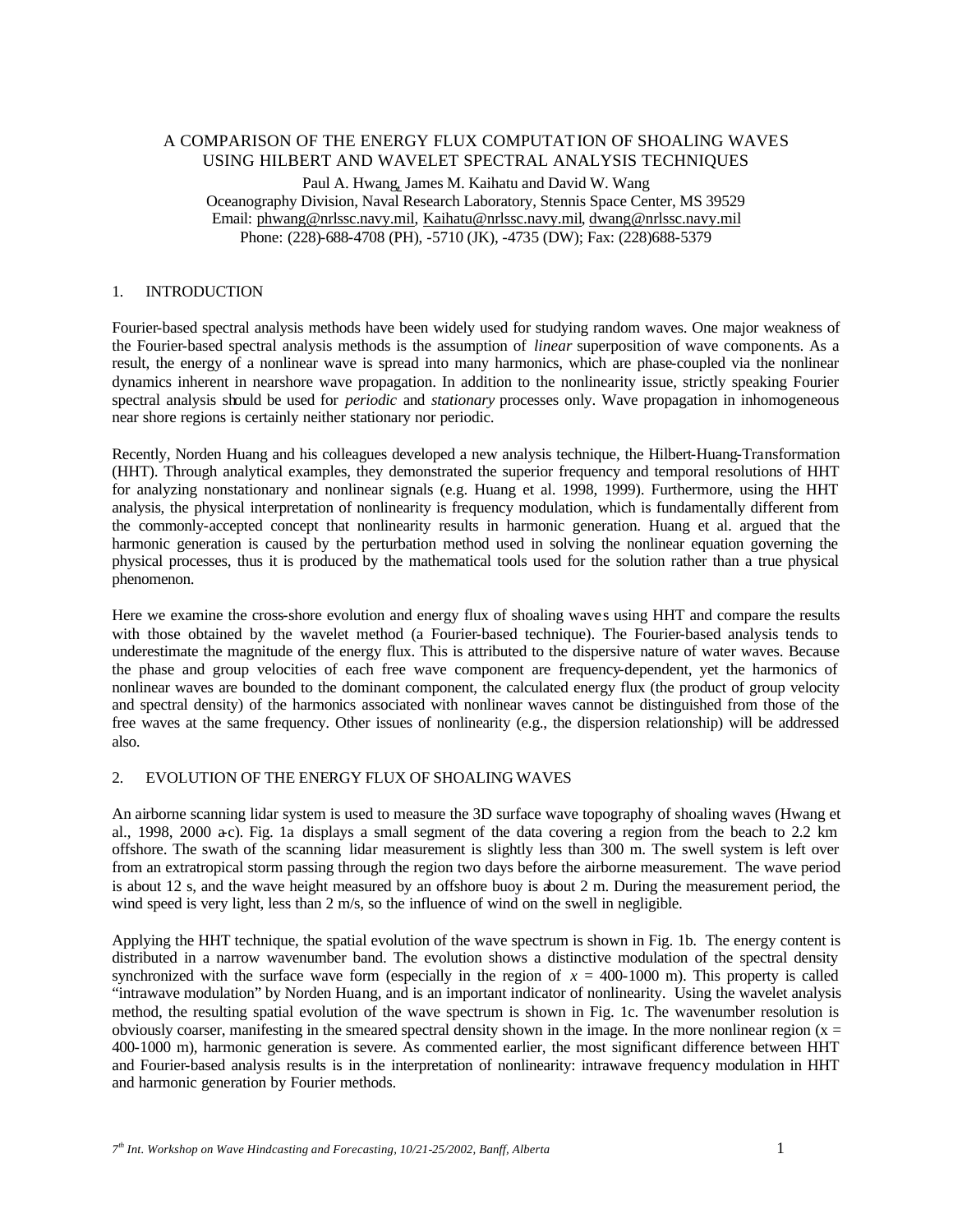The energy fluxes computed by the two methods are shown in Fig. 2a. Although both sets of computation show similar qualitative features of the up and down evolution of the energy flux in the wave field, quantitative details are quite different. The magnitude of energy flux computed by HHT is obviously higher than that obtained by the wavelet method. As discussed in the last section, due to the dispersive nature of surface waves, energy flux calculated by Fourier spectrum will always be below the true value. Although it is probably premature to state that HHT produces the true spectrum of the nonlinear waves, the increased energy flux computed from the HHT spectrum represent, a correction in the right direction.

The rate of change of the energy flux represents the sink and source of the wave system. Approximated by finite difference, the results are shown in Figs. 2b and 2c, respectively for the HHT and wavelet spectra. The HHT result is dominated by pulses of 'finging'' in the spatial distribution while the wavelet result is much smoother (notice the difference of vertical scales in the two figures). The meaning of the high frequency fluctuations in the HHT result is still under investigation. The fluctuation appears to be associated with nonlinearity and directionality of the wave field. Interestingly, if the spatial resolution of the HHT result is degraded, the smoothed version can be made to approach the wavelet result. For example, Fig. 2d shows the running average of HHT over 60 resolution cells, the result is essentially similar to the wavelet computation. The ability of HHT to offer high resolution analysis of nonlinear processes may prove to be quite valuable for further detailed analysis of the shoaling wave dynamics.

### 3. DISPERSION OF NONLINEAR WAVES

Numerical simulation is used to obtain idealized wave records for more detailed investigation of the nonlinear analysis techniques. Fig. 3 and 4 show two sets of the simulations; the first one is without nonlinear effects, while the second one accounts for nonlinearity in refraction and diffraction of shoaling waves (Kaihatu and Kirby 1995; Kirby and Kaihatu 1996). Both simulations are initialized with an offshore monochromatic wave train of 12 s period and 2 m wave height. For the linear case (Fig.3) the evolution of wave propagation is dictated by refraction during shoaling. The spectra computed by HHT and wavelet are basically similar although the spatial and wavenumber resolutions of HHT are obviously higher as reflected in the sharper spectral distribution shown. The representative wavenumber of the system follows the linear dispersion curve, as expected (Fig. 3d).

When nonlinearity is introduced, the HHT spectrum develops significant intrawave modulation (Fig. 4b) and the wavelet spectrum develops higher harmonics (Fig. 4c), as expected. It is worth commenting that wavelet spectrum also displays intrawave modulation in the spectral distribution although the effect is not as dramatic as that of the HHT result. The representative wavenumber calculated from the nonlinear wave spectrum shows considerable fluctuations as a result of the intrawave modulation (Fig. 4d). Of special interest is that the wavenumber from HHT spectrum generally oscillates along the dispersion curve. For a better illustration, the results are averaged to reduce intrawave oscillations (Fig. 5). The HHT result seems to indicate that the mean dispersion relation does not deviate from the linear dispersion until very high nonlinearity where the waveform has severe asymmetry. This is an intriguing conclusion that merits further investigation.

#### 4. SUMMARY

Analyzing nonlinear and nonstationary signals remains a very challenging task. Presently, most methods developed to deal with nonstationarity are based on the concept of Fourier decomposition; therefore all the shortcomings associated with Fourier transformation are inherent in those methods also. The recent introduction of empirical mode decomposition by Huang et al. (1998, 1999) represents a drastic shift in signal decomposition. The associated spectral analysis (HHT) seems to render much superior spatial (temporal) and wavenumber (frequency) resolution for handling the nonstationary signals. The HHT spectrum also yields better interpretation of nonlinearity as illustrated by Huang et al. (1998, 1999) using analytical examples. Applying the technique to water wave problems, the superior resolution offers considerably finer details in the computed spectral properties such as the spectral energy flux and the resulting source and sinks functions. We believe that such ability to reveal the details will be quite useful for the investigation of nonlinear wave properties. Several interesting results presented in this paper include the intrawave modulation, the quantitative results of energy flux and the dispersion of nonlinear waves.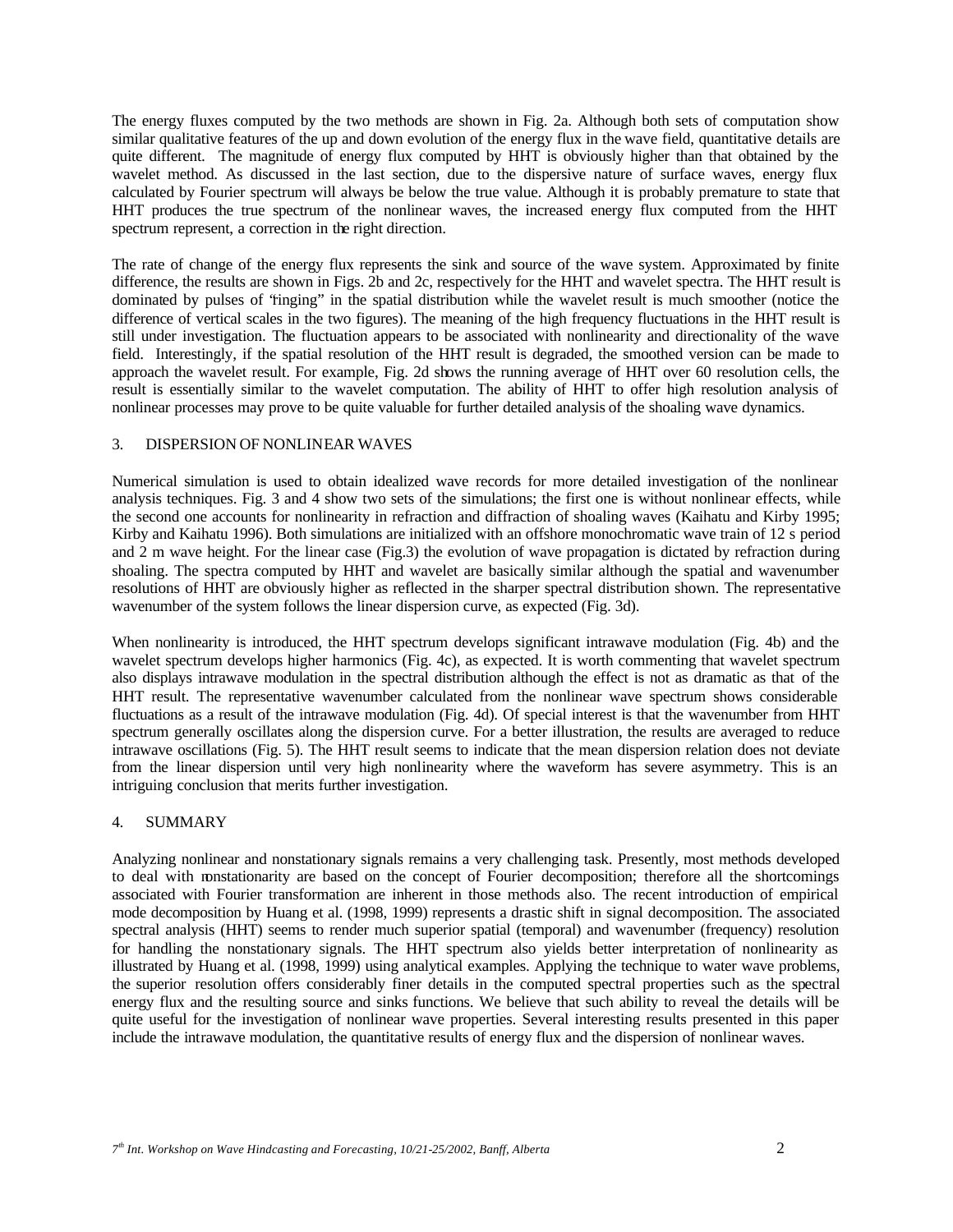### ACKNOWLEDGMENTS

This work is supported by the Office of Naval Research (Naval Research Laboratory Program Elements N61153 and N62435 NRL Contribution PP/7330--02-0060).

#### REFERENCES

- Huang, N. E., Z. Shen, S. R. Long, M. C. Wu, H. H. Shih, Q. Zheng, N. C. Yuen, C. C. Tung, and H. H. Liu, The empirical mode decomposition and the Hilbert spectrum for nonlinear and nonstationary time series analysis, *Proc. R. Soc. Lond. A*, **454**, 903-995, 1998.
- Huang, N. E., Z. Shen, S. R. Long, A new view of nonlinear water waves: The Hilbert spectrum, *Annu. Rev. Fluid Mech.*, **31**, 417-457, 1999.
- Hwang, P. A., E. J. Walsh, W. B. Krabill, R. N. Swift, S. S. Manizade, J. F. Scott and M. D. Earle, 1998: Airborne remote sensing applications to coastal wave research. *J. Geophys. Res.*, **103**, 18791-18800.
- Hwang, P. A., W. B. Krabill, W. Wright, E. J. Walsh, and R. N. Swift, Airborne scanning lidar measurements of ocean waves, *Remote Sensing of Environment*, **73**, 236-246, 2000a.
- Hwang, P. A., D. W.C. Wang, E. J. Walsh, W. B. Krabill, and R. N. Swift, Airborne measurements of the directional wavenumber spectra of ocean surface waves. Part 1. Spectral slope and dimensionless spectral coefficient, *J. Phys. Oceanogr.*, **30**, 2753-2767, 2000b.
- Hwang, P. A., D. W.C. Wang, E. J. Walsh, W. B. Krabill, and R. N. Swift, Airborne measurements of the directional wavenumber spectra of ocean surface waves. Part 2. Directional distribution, *J. Phys. Oceanogr.*, **30**, 2768- 2787, 2000c.
- Kaihatu, J.M, and J. T. Kirby, Nonlinear transformation of waves in finite water depth, *Phys. Fluids,* **7¸** 1903-1914, 1995.
- Kirby, J. T., and J.M. Kaihatu, Structure of frequency domain models for random wave breaking, *Proc.* 25<sup>th</sup> Intl. *Conf. On Coastal Eng.,* Orlando, FL, ASCE, 1144-1155, 1996.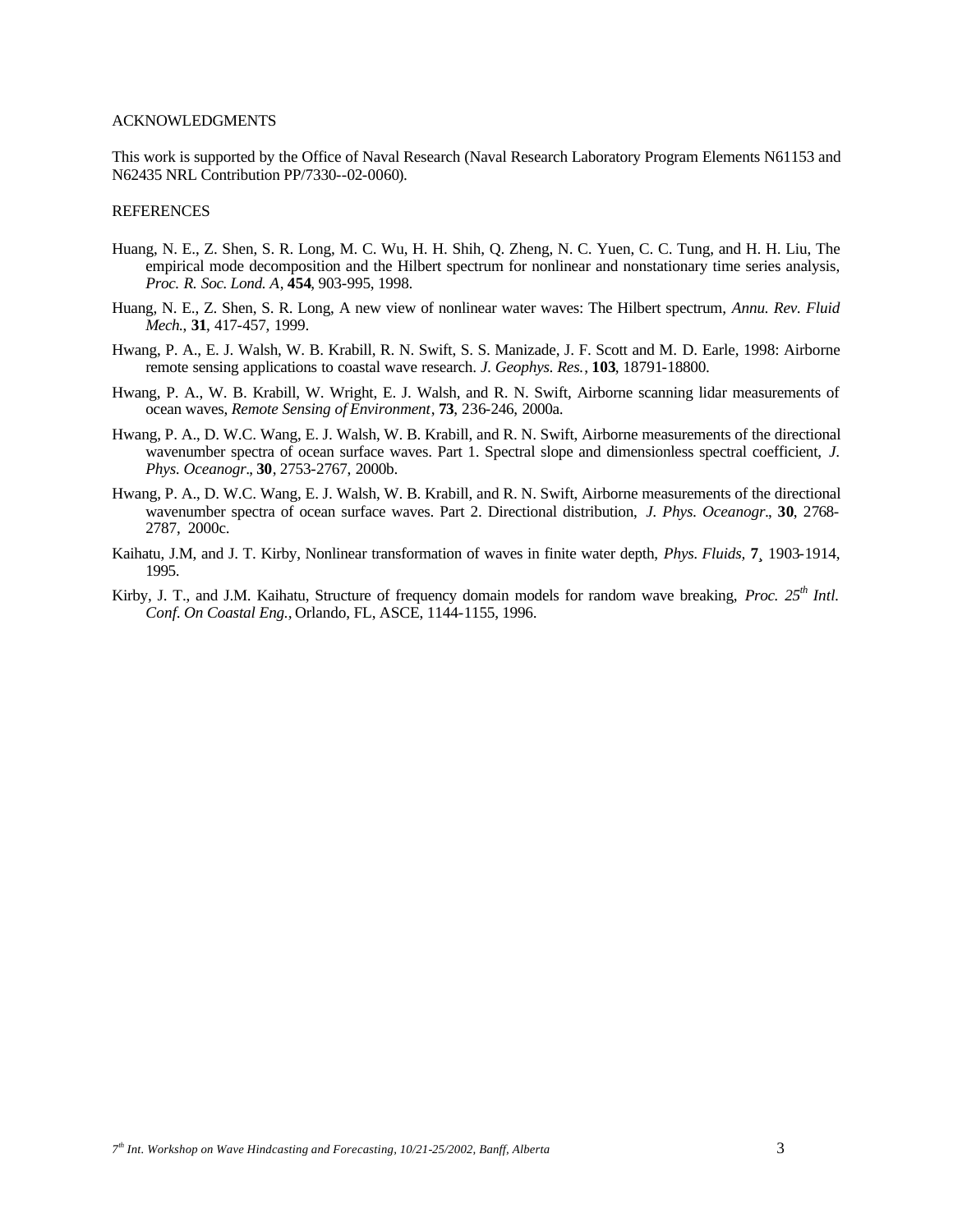

Fig. 1. (a) 3D surface wave topography measured by an airborne scanning lidar system. (b) The HHT spectrum calculated from the wave data. (c) Same as (b) but using the wavelet method



Fig. 2. (a) Spatial distribution of the wave energy flux computer by HHT and wavelet methods. (b) The spatial gradient of energy flux based on the HHT method. (c) Same as (b) but based on the wavelet method. (d) Comparison of wavelet and HHT results with spatial resolution degraded 60 times in the HHT data.